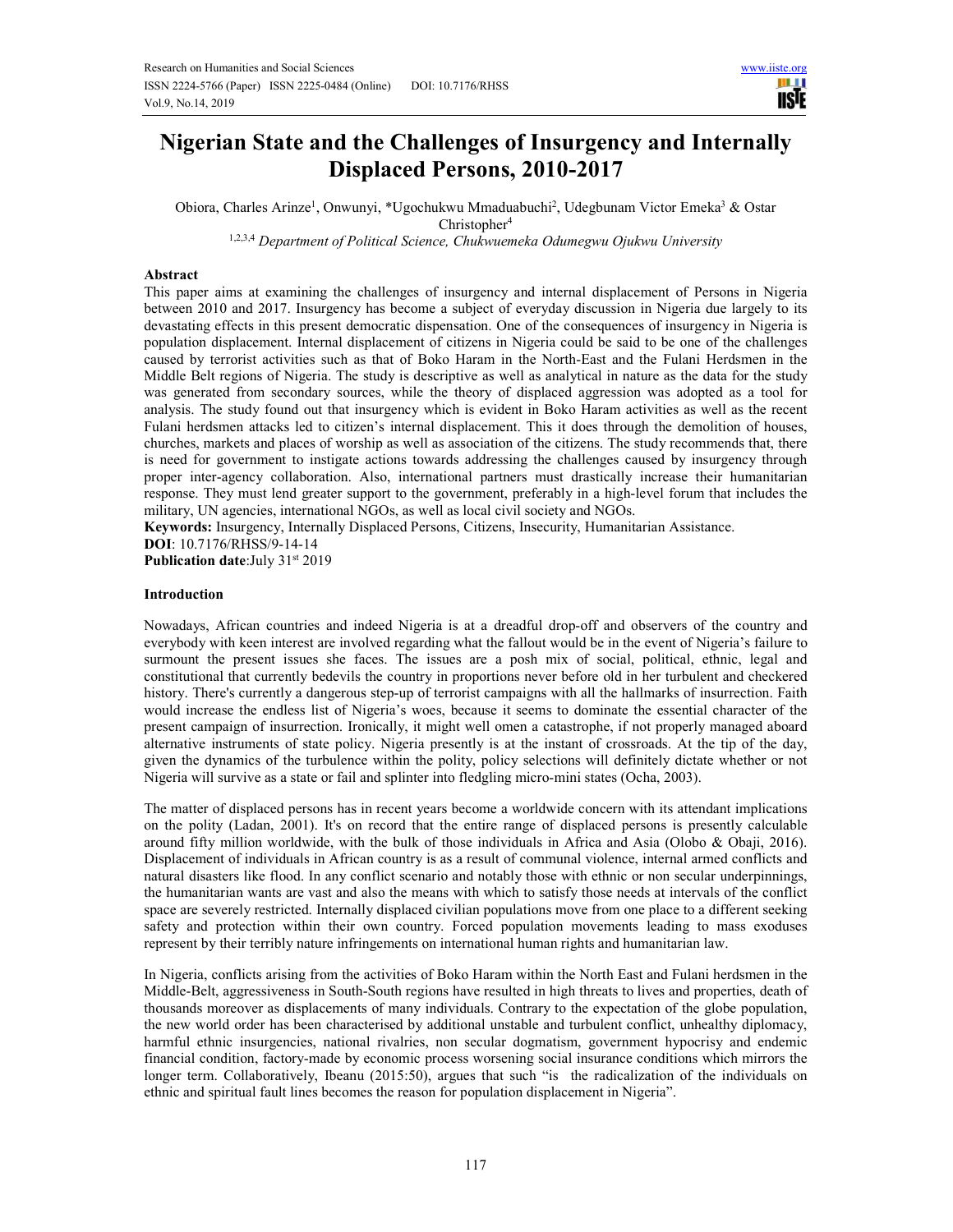Forced displacement has been on the rise worldwide. In Nigeria, notably since the implementation of the Islamic law in most components of Northern Nigeria, respectable violence have degenerated into being the Boko Haram insurgency. Boko Haram Islamists has created completely different effects on different individuals and also the social, political and economic affairs of the country. The insurrection distributed by the sect within the Northeast once more account for over ninety % of the IDPs, with about ten % caused by natural disasters in Nigeria (Ibeanu, 2015). An example stemmed from the insurrection carried out by the Boko Haram sect as post election violence which ranges from deaths of innocent voters, security officers and insurgents within the States of Adamawa, Borno and Yobe (Ibeanu, 2015) and rendering others refugees in foreign countries of Republic of Cameroon, Chad, and Niger republics homeless.

The social conditions of the IDPs within the varied components of the country, notably within the Northeast region of Nigeria are fearsome, running from insecurity to insecurity, which presents a scenario of prosecution. The safety challenges sweet-faced by the IDPs in varied camps and out of camps embody, among others psychological trauma of loss of families, friends and properties and also the challenge related to the responsibility to safeguard themselves in their varied camps, and specially, the challenge of humanitarian response in line with the national capital Convention within the region (Ladan, 2001). Insurgency in Nigeria has been of evident consequence to the Nigerian state normally within the space of economy. Insurgency has contributed to a worsening economic retardation in Nigeria through the expenditure of funds and materials that ought to are entertained to alternative profitable ventures within the space of agriculture, insurgency cannot be overemphasized in terms of its immodest effects on the economy at large. This could be seen within the space of loss of agricultural product to insurgencies just like the dreadful Boko Haram sects as well as the Fulani Herdsmen menace that have ravaged Nigeria.

There are several internally displaced persons that has poses challenge to the government on how to settle them or maybe how to manage them in alternative to discourage them from inflicting abundant security threats to the polity. As justly captured by Musdapher (2010), the scourge of terrorist act poses great challenges to Nigerian state. Our slide into disorder has assumed dangerous dimensions, maybe on the far side the capability of our security agencies to handle the menace effectively. Though terrorist act isn't simply outlined, it's going to be aforementioned to be the utilization of force, sometimes violent, as a way of coercing a target population to tolerate the need of the terrorists. Terrorist act is meant to elicit or maximize worry and promotion, creating no distinction on combatants and non-combatants in a conflictal manner. Insurgency has been damaging to general populace of Northern Nigeria because of the continued bombings, maiming, killings, capture and terror attacks on the natives of states within the region that have left millions homeless, whereas at the identical time rendered terribly several out of work as a result of their supply of financial gain and sustenance are additional typically than not destroyed thanks to terror attacks.

The issue of deficiency disease within the camps of internally displaced persons has equally raised concerns to the world due to the challenges it poses to the Nigerian state. This could be supported by the fact that almost all internally displaced persons are either children or women which according to the World Health Organization are very delicate and do not only require care of themselves in isolation. Consistent with the UN's workplace for the Coordination of Humanitarian Affairs (OCHA), 244,000 kids are affected with acute deficiency disease in Borno state and on the average 134 die each day from this. Some health officers are brought in beneath military escort for brief stays and a few humanitarian partners have been intermittently giving the military to provides and distribute relief materials to the IDPs, though with very little superintendence. Obasi (2016), in a collaborative view opined that children are dying in Bama, a city in Borno state, north-east Nigeria with lack of food, clean water and medical aid. Accordingly, he stresses that these are the foremost tragic manifestation of the humanitarian fallout of the Boko Haram insurgency and also the poor state of response to the crisis that currently impacts on the lives of millions. In furtherance of the above, Obasi (2006), maintains that "insurgency itself, the aggressive military response to that, and also the lack of effective help, national and international, to those wedged within the conflict threaten to form an endless cycle of violence and depredation which unless efforts to contain and roll back the present crisis are quickly scaled-up, peace is probably going to stay a remote prospect in this region of Nigeria. This study therefore examines insurgency and the challenges of internally displaced persons in Nigeria between 2010 and 2017.

# **Conceptual Explanations**

Insurgency and population displacement is a composite-intrinsically related and refers to understanding and appreciating the dynamics arising from conflicting relations in numerous societies requiring a particular humanitarian response. The definitive insights regarding insurgency and internally displaced persons stem from the cause and result relations, though the idea of 'insurgency' is difficult to outline, students and International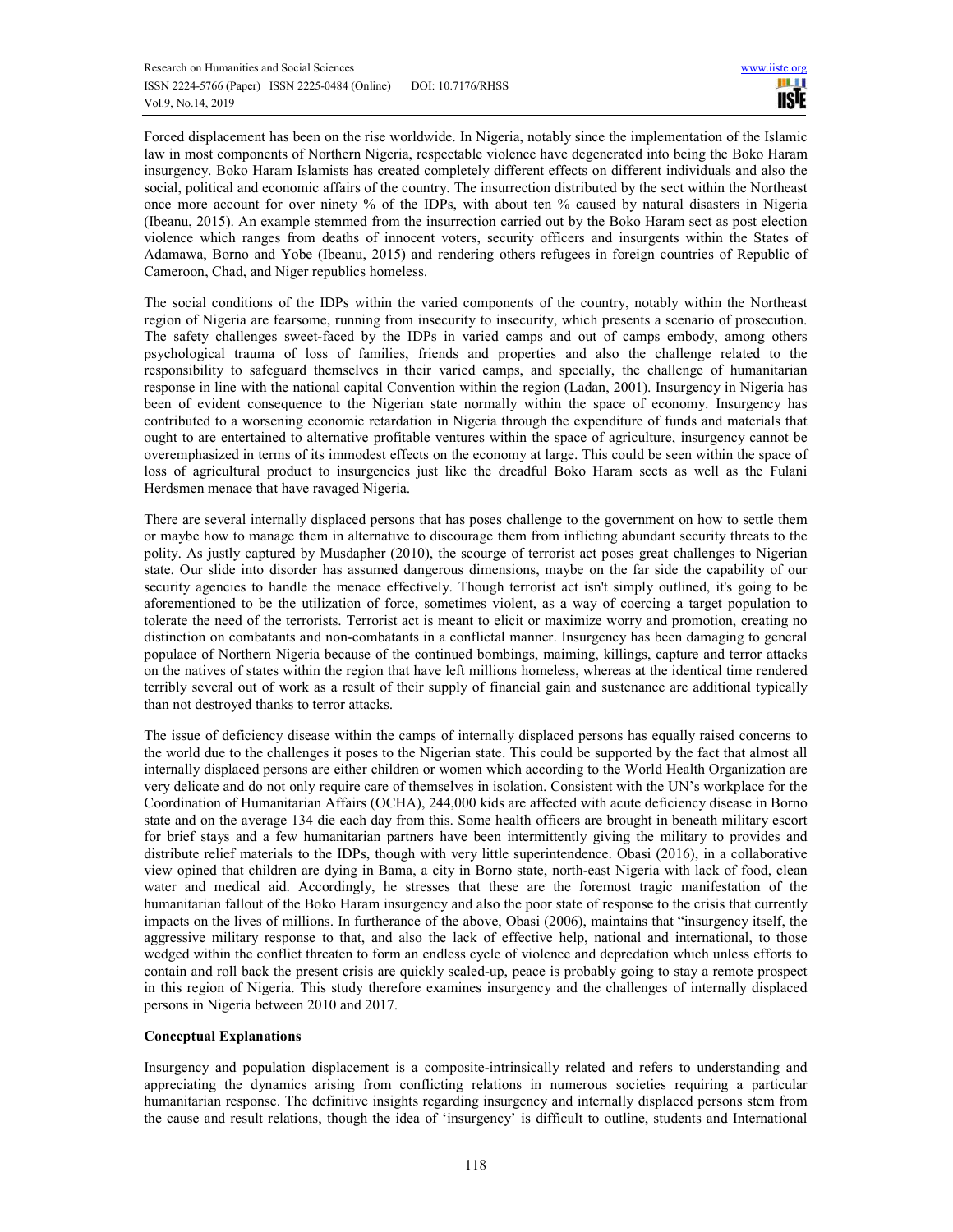Organizations have tried completely different definitions to situate the idea realistically. This is often because, insurgency manifest otherwise in terms of nature, character, dynamics and effects it's on the individuals in numerous societies. It is for the most part construed by the conditions warranting its manifestation. However, completely different definitions purpose to the essential objectives of insurgency that designate the requirement to wrestle power from, subvert or displace a legitimate government for the aim of seizure of a population or a selected territory, together with its resources (O'Neil, 2002). Guide to the Analysis of insurgency (2012: 6), defines insurgency as "… a lengthy political-military struggle directed toward subverting or displacing the legitimacy of a grooved government or occupying power and fully or partly dominant the resources of a territory through the utilization of irregular military forces and banned political organizations."

Doctrinally, insurgency is outlined as 'an organized resistance movement that uses subversion, sabotage, and armed conflict to realize its aims. Insurgencies ordinarily ask for the overthrow of the prevailing social order and allocate power at intervals to the country. Insurgencies mix violence with political programs in pursuit of revolutionary functions in a very means that terrorist act cannot duplicate. Insurgencies ordinarily field fighting forces of orders in a magnitude larger than those of terrorist organizations (Alobo & Obaji, 2016).

Insurgency additionally involves rebel or insurrection against a grooved government or an existing authority as victimization or civil resistance, and often, it takes the shape of a lengthy violent conflict during which cluster sharing of the identical ideology ask for the "... overthrow or basically modification of the political or social order in a very state or region through the utilization of sustained violence, subversion, social disruption, and political action" (Moore, 2007).

Insurgent movements are internal to the societies wherever they occur. They are sometimes junction rectifier by the individuals' native to the society. World Health Organization use most frequently indirect aggression, that makes it difficult for the government to use the legal monopoly of the force to restrict any the struggle. Consequently, the structural rationalization for insurgency that if it happens in poorly developed or unjust political, social or economic conditions, it is often exacerbated by oppressive or corrupt regimes, ethnic factionalism, and lack of natural resources or disparities in their distribution, stratification, or military occupation (Moore, 2007).

On the opposite hand, internally displaced persons, consistent with the world organisation Guiding Principles (1998), are persons or teams of persons forced or duty-bound to escape or to depart their homes or places of habitual residence, specifically as a results of or so as to avoid the results of armed conflict, issues of generalized violence, violations of human rights or natural or human-made disasters. The internally displaced persons are displaced at intervals in geographical location due to the displacement, they suffer many consequences because of the means of their sustenance, like agriculture and trade are dotted out as a results of violent conflicts or disaster, that might be as a results of a consequence of human or natural issue (Ladan, 2006).

# **Theoretical Orientations**

This study adopts the Psychological Theory of Displaced Aggression. Displaced aggression is a Neo-Freudian hypothesis of the frustration-aggression, that earned scientific prominence with the publication of Dollard, Doob, Miller, Mowrer, & Sear's in their publication in 1939.The displaced aggression theory postulates that aggression involves play as a result of triggered frustration by extraneous factors. Displaced aggression is expressed once aggrieved individuals cannot retaliate directly against the supply of provocation and instead, after aggresses against an apparently innocent target (Pedersen, Gonzales, & Miller, 2000). Miller (1948), cited in Baron & Richardson (1994), outlined three factors that aggressor's targets, and that they embody among others: (1) strength of instigation to aggression; (2) strength of inhibition to aggression; and (3) the stimulant similarity of every potential victim to frustrating agent. The lack of urge to operate, thanks to "the inaccessibility of the agitating individual, intangible instigators and also the worry of revenge from the provocateur" (Vasquez, Lickel, & Hennigan, 2010), the aggression is then transferred to those individuals thought-about to be the foremost vulnerable targets without having the capability of revenge.

 Relating this discourse to insurgency, Gurr (1970), argued that the larger, the individuals perceived discrepancy between expectations and actual satisfaction, making human insecurity, the larger the potential for the insurgency. The insurgent redirects their grievances to alternative targets given the impossibility or the shortage of capability to effectively direct their aggression toward the supply of the provocation or frustration (Miller& Marcus-Newhall, 1997). During this context, the refugees and also the displaced individuals within Nigeria became victims as a results of their vulnerability as well as the absence of the requisite capability of possessing the monopoly of the utilization of force to defend themselves. It enclosed the destruction of lives and properties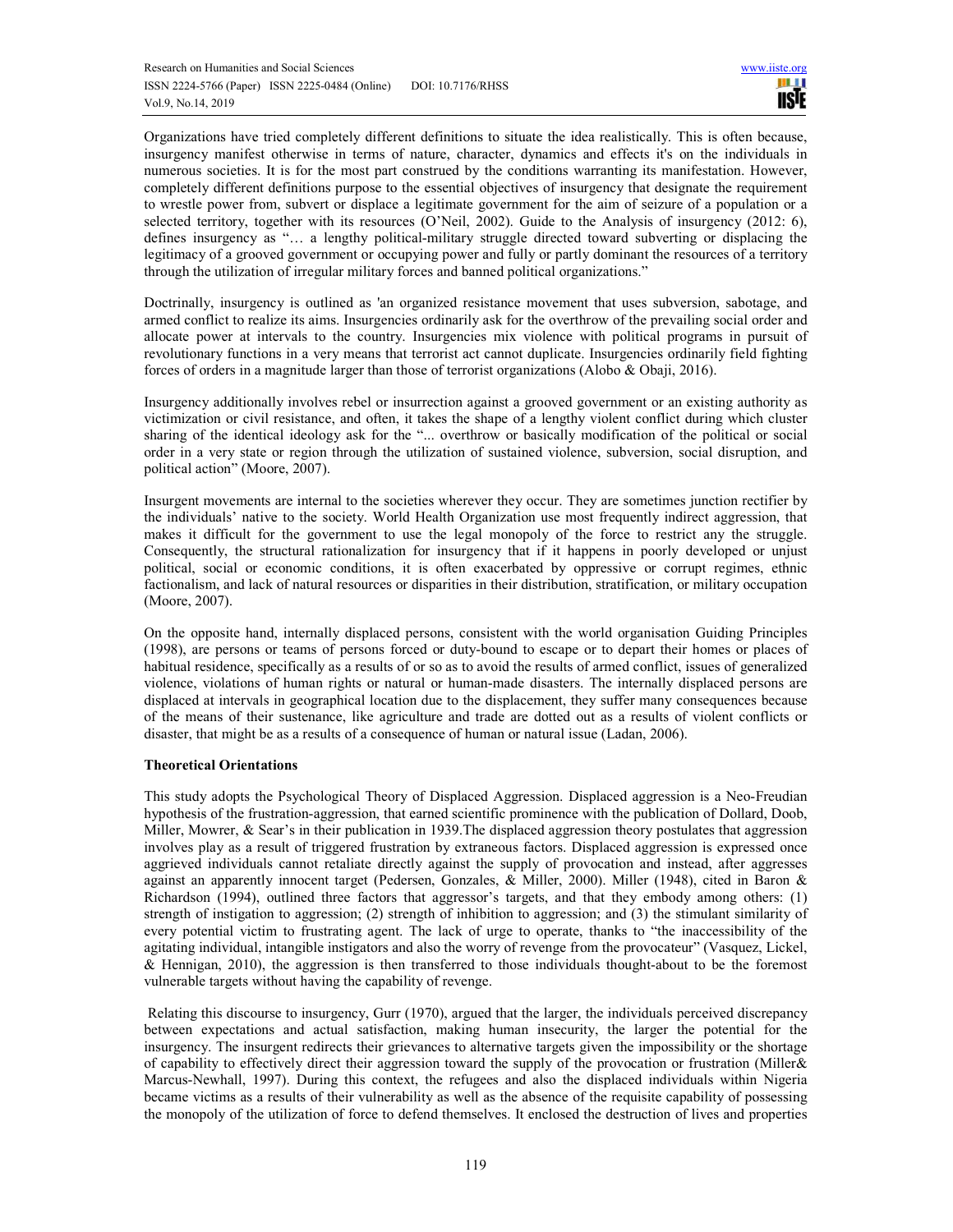of many establishments, the sacking of the many people from their homes and their means of livelihood; the massacre of individuals supported by their belief systems, notably non-Muslims and moderate Muslims. World Health Organization don't share their ideological principles, and also the crumbling of the economy above all within the North Eastern region of Nigeria. The aim of this is to establish a Moslem caliphate within the region and if it's attainable, overthrow the state to the total observance of Islam doctrine (Alobo & Obaji, 2016).

# **Causes of Insurgency in Nigeria**

There are several perceived causes of insurgency in Nigeria and indeed most developing countries and one of them is the issue of Land Use and Proprietary Rights. Once parties assert their rights in a very competition or boisterous far more than a factor or scenario, components of conflict can arise, and if these don't abate in time, such conflicts are probably to mature into major confrontations. Conflicting proprietary rights to land invariably degenerate into disputes. Nigeria practices a twin legal right system, incorporating each customary and statutory legal right which means that the proprietary rights of the assorted categories of householders, occupiers or tenants should relate to each system. Customary occupancy may be an ancient mode of holding land involving a grant by a landowner to a different person, together with a bunch, in thought of the latter's acknowledgment of the former's title through payment of tributes. The granter of the land is known as the lord, whereas the recipient is known as the customary tenant. This customary occupancy is alleged to be wider than fee just because it additionally connotes and retains interest.

Land tenure and proprietary interests in land is an knowledge about the conflicts raging in Nigeria through the combination of customary rights and statutory rights has created a clear-cut definition of rights making it a thorny issue everywhere in Nigeria it's foundation is the Niger Delta insurgency. It is additionally the idea of such conflicts as those between the Fulani and also the Tivs of Benue State, the Fulani and also the tribes of Jos and the tableland State, the Tiv and also the Jukun of Taraba State and lots of others. Proprietary rights claims were behind the Kano Katin Kwari Market killings of October 1982 and all told of those incidents, the Nigeria Land Use Act of 1978 and alternative statutes currently effective in Nigeria haven't helped matters. The complete downside of the 'indigene' and 'settler' categorization in Nigerian State revolves around conflicting land and proprietary rights. The distinction between indigenes and settlers is the idea for the categorization that isn't helped by the shortage of judicial choices and case law that will settle the legal definition and property claims. Within the Niger Delta insurgency, the sensation of deprivation of land rights and alternative proprietary rights is additionally exacerbated by the freedom that is current within the degradation of land, water and air resources of the individuals which has now has typically been detected from the insurgents and alternative wellmeaning native and international persons.

Secondly, is that the growth of people awareness and need for equality. People awareness and consciousness have the potential for conflict generation. A society wherever the center class is little with an equally small or smaller socio-economic class and a strong social class is vulnerable to dangerous conflict. Such a society is typically defined by fastidious instability. This is often as a result of the social class appearance at the socioeconomic class with envy. This sense is pervasive in several components of Nigeria which leads to bitterness and bitterness generates envy and hate. This is often true across the complete political spectrum in Nigeria, at the national, state and native levels. This expression of bitterness is kind of a universal development as a philosopher place it, 'is the passion for equality that is at the foundation of sedition'. Indeed, once individuals are glad, as is commonly the case with professionals, they have not been terribly wealthy just like the socio-economic class. These are the center category - a population that in each society attains a particular purpose of social happiness and so indifferent. The essential estimation of the socio-economic class by the social class is commonly occasioned by hardship, suffering and also the need to be up itinerant. Those that are worst afflicted with this kind of feeling are those who have received some education and nonetheless are deprived of a way of financial gain. The cure and interference of the conflict that's occasioned by this sense, philosopher says, lies in 'the quality of goodness and justice, within the specific type that suits the character of every constitution'. The theoretical basis and also the sensible outcomes visualized by philosopher apply to all or any society of human history. What philosopher wrote two and three millennia ago are applicable in today's world. Indeed, it's inevitable that there's sure to be an upheaval in any unequal people structure. Indeed, yankee civilization, as has been stressed by President Barack Obama throughout his presidential campaign, may be a prime example of however the center category is the bulwark for the survival of any liberal democracy.

Third among the causes of insurgency in Nigeria is Discrimination that comes in a varied forms. One example is economic discrimination, that is outlined because the systematic exclusion, whether or not prescriptive or factual, of an individual or cluster from collaborating in positions or activities of upper quantity, like employment, trade or profession. Another type is political discrimination, that is outlined as a scientific or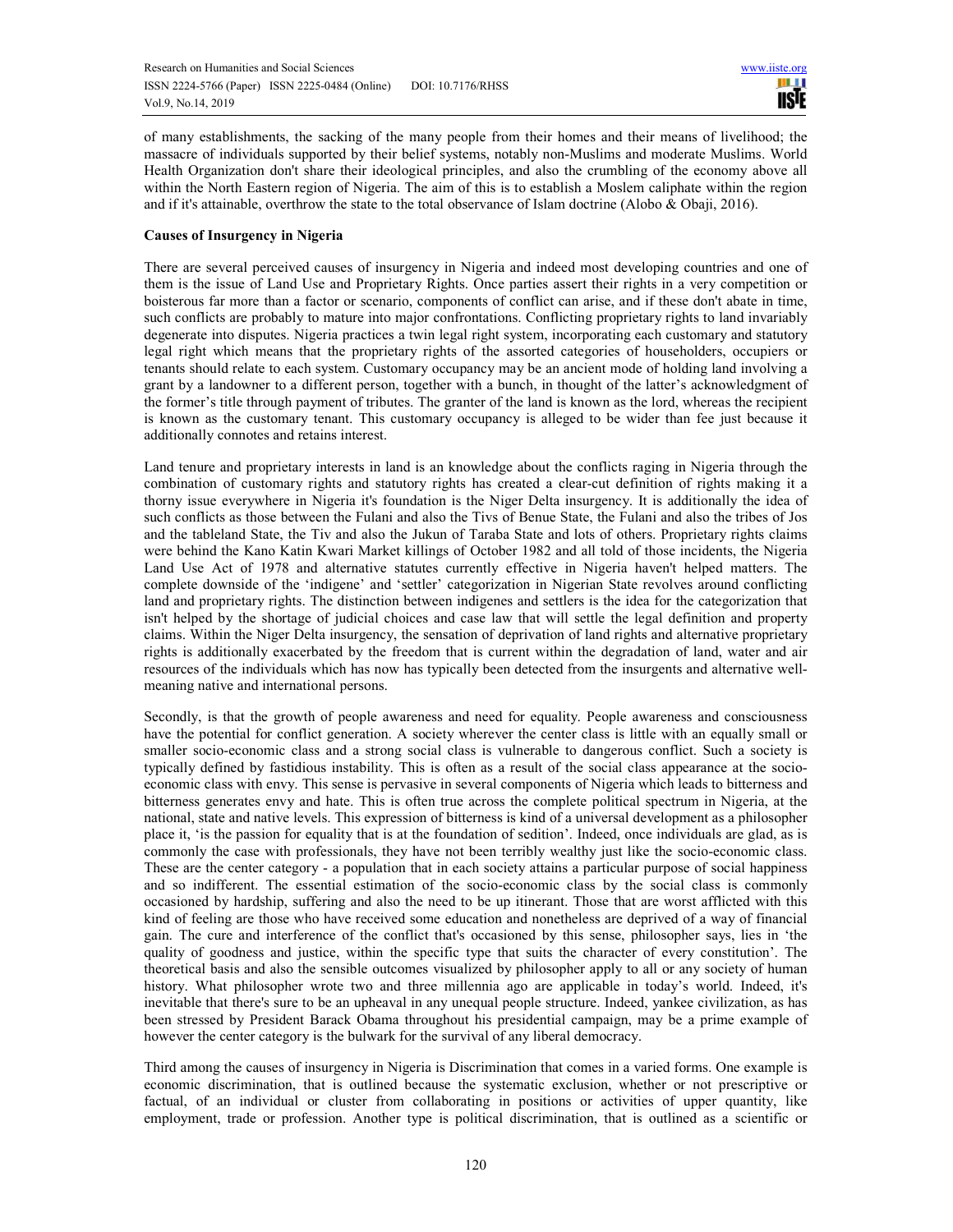perceivable pattern of limitations within the type, process, normative or sensible outcome of the opportunities of teams to require half in political activities or to achieve or keep elite positions of trust. There is an additional discrimination which falls within the distribution of political and socio-economic merchandise to populations or segments of the population of a country. This kind of discrimination typically leads to deprivation of basic infrastructural amenities and diminished opportunities for employment, notably at the higher echelons of governance and economic activities. Ethnic minorities are typically victims of this kind of discrimination and it's often junction rectifier to movements of terrorist act and insurgency. This kind of discrimination was the first driver behind the realignment of the erstwhile militant forces of the Ijaw, Itselkiri and Urhobo in Warri, Delta State against the centralized within the Niger Delta insurgency and consistent with MEND, the insurgency's primary propellant. Within the Niger Delta before the emergence of insurgency, there was a widespread feeling of deprivation and discrimination, since the proof showed that the speed of state, the overall standards of living and also the rate of financial condition within the region were clearly disproportionate to alternative components of the country and clearly worse than the national average. This was strengthened by the actual fact that top positions of trust within the oil corporations were stuffed by members of the majority tribes, a number of whom weren't essentially additional to the qualified than those that were at leisure (Falobi, 2017).

Fourthly, and also the most vital side of the inductive factors of insurgency is financial condition. It's been noted that 'among many alternative ills, financial condition breeds anger, hatred, envy and conflict'. Financial condition is the explanation for several of Nigeria's issues. The development of financial condition has been recognized from history. For Friedrich Engels (1966), the peasant war was the fruits of revolutionary trends that formed abundant German social history from the seventeenth century forward, hence Snow (1994), asserts that;

> ….although native insurrections of peasants will be found in mediaeval times in giant numbers, not one general national peasant revolt, least of all Federal Republic of Germany, will be determined before the peasant war ... (which came about) ... once rock bottom stratum of the population, the one exploited by all the remainder, arose, namely, the plebeians and also the peasants.

The social conditions of the sixteenth and seventeenth century Europe can be said to be applicable in contemporary Nigeria. The identical trend has manifested itself in regions such as Asia, Latin America and other African continents. However this states a genteel development rather too simplistic. One would want to grasp what we have a tendency to mean by financial condition. There is the need to know the characteristics of financial condition thus, an appreciation of the causative dynamics between it and also the kinds of conflicts which will lead to volatile social eruptions like terrorist act and insurgency. Persistent financial condition, notably within the interior of economic process and wealth of the socio-economic class, can cause feelings of frustration among the poor and can additionally breed hate, mistrust and anger. These psychological monsters cause a loss of religion within the system, alienation and despair. At the stage of despair, there's a progressive, psychological diminution of the worth of life, which eventually ends up in some extent of indifference between life and death. At most, hostility, antagonistic conduct and indiscriminate aggression manifest rather ad libitum and mechanically. Mailafia (2012), sums up the case as follows:

The prevalence of financial condition makes it easier for extremists to mobilise disillusioned mobs in pursuit of their own political goals. In Northern Eastern region Nigeria, wherever over seventy per cent of the population lives beneath the internationally-defined poverty level, it's simple to determine however any specified or non secular extremist will mobilise the poor and impoverished as instruments for his own political goals. There is an additional issue of youth unemployment, particularly at intervals the growing stratum of university graduates. Once individuals are pushed to rock bottom levels of desperation and despair, they will fall simple prey to non secular demagogues to provide them a way of happiness. From this description and lots of alternative similar analyses of the Nigerian scenario, we will flatly assert that financial condition breeds conflict and induces status to terrorist activity in Nigeria. Financial condition relies on the shortage of basic wants, and also in addition to this lack persists, the larger the chance that a scenario of frustration can arise, if not checked in time, can cause aggression and prompt revolutionary conduct.

Similarly, the national average of state in Nigeria stands at twenty four per cent, with a calculable fifty four per cent of the youth population idle (IBRD, 2009). An unemployed, sort of a have-not, is typically sad. The idleness created by state will cause delinquent conduct to occupy time whether or not the person is educated and adept, it will cause frustration, aggression and high conflict. In itself, such state is, of course, a really potent explanation for financial dependency which is often why employment may be a necessary element or a basic want and strategy of development, each as a way and additionally as a finish line. Employment yields an output and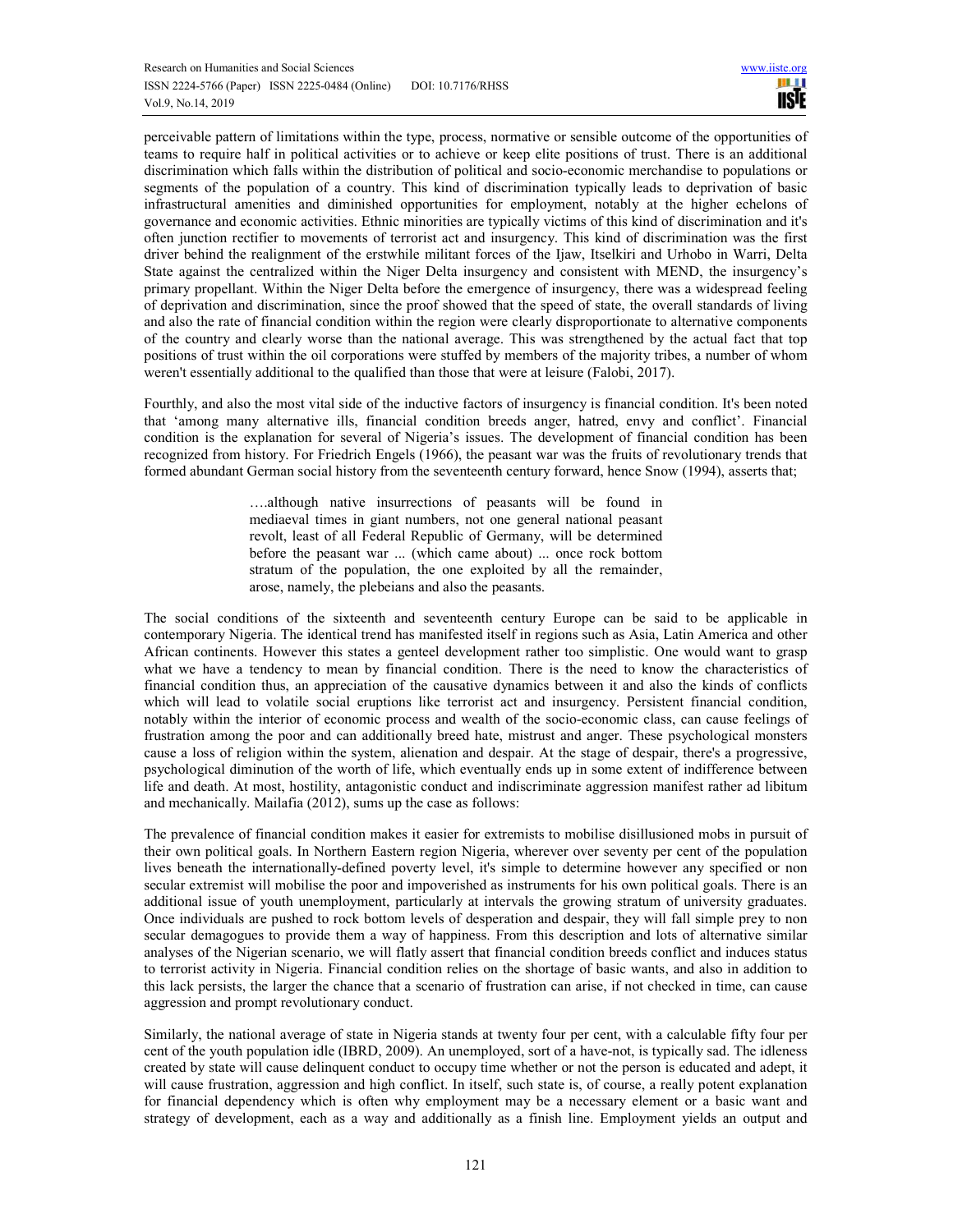provides a financial gain to the used as it offers such person the popularity of being engaged in some occupation to his value and dignity. Mere employment doesn't, however, by itself satisfy all the necessities of the mind that will take away the psychological preconditions that cause social unrest. There must be enhancements within the quality of employment or conditions of labor. Most persons wouldn't think about themselves mirthfully used if the job they're engaged in is demoralizing, demeaning, inconvenient, dangerous to health or to life, or so discriminatory on gender, ethnicity, race, age, religion, then forth (Ikein, 1994).

Furthermore, Political Alienation is another inductive issue of insurgency in Nigeria and indeed most African countries. Conflict and strife sometimes result wherever an individual or group is denied the liberty to participate within the political decision-making processes of the society. Man, being a political animal, continually sees himself per se and as being unengaged to have interaction in politics, formally or informally. All the same, he might withdraw tactically, strategically or voluntarily for psychological or alternative reasons wherever the prevailing conditions don't seem to be contributive to his participation within the political method. During this latter circumstance of withdrawal, particularly wherever it's involuntary, he's aforementioned to be politically alienated from society. Political alienation of the individual person or of a bunch or section of society breeds conflict and unrest. Philosophers delineate well the contempt that characterises political alienation at intervals of political system and democracy as aptly captured by Rackham (1932) & Burke (1955:23):

> ..contempt may be a explanation for faction and of actual attacks upon the govt, for example in oligarchies once those that don't have any share within the government are additional varied (for they assume themselves the sturdy party), and in democracies once the wealthy have begun to feel contempt for the disorder and disorder that prevails.

Political alienation or contempt will be manifested by the wealthy and also the poor - in some instances, at the same time. Things of this kind occur within the petroleum-producing regions in Nigeria. Indeed, the Ogoni scenario, at the origin or formative amount of the Movement for the Survival of the Ogoni Peole (MOSOP), may be a prime example. It was reported that MOSOP was ab initio, and has of course continued to be, a mass movement of the Ogoni people of the Niger Delta oil-producing space with membership consisting of the elite and the Ogoni people. Political alienation leading to this kind of unity of purpose and resolve between the wealthy and also the poor becomes additional formidable and unmanageable for any government, since it makes it harder for the government to penetrate the movement and presumably break the rank and file. This example created the Oodua People's Congress that contributed considerably to the death of military Caesarism in Nigeria. Whichever means the government chooses to counter political alienation, one factor is clear: once an inspiration is class-neutral, that is, once it involves the high and also the low alike, notably in countries like Nigeria wherever the center category is each relatively little and rather inconsequential, the hazards of conflict, dispute and revolutionary conduct are sometimes quite high. A serious issue that ends up in political alienation is discrimination, the case given itself classically in January 2012, once a principle was organized to protest the oil grant programme and policy of the centralized. There have been so clear and palpable signs of cracks - or a minimum of, tremors - within the corridors of power (Ibeanu, 2015).

The foremost perturbing of all the factors that enthrones insurrection in Nigeria is non secular and ideological discontent. Consistent with Ladan (2007), each faith and beliefs are closely-related ideas within the minds of people and social teams. In their pure type, they need universalistic attributes, appealing primarily to the primal instincts. Thus, such epithets as 'primitive', 'developed', 'civilized', 'traditional' or 'modern' might not actually be terribly relevant once utilized in relevant social teams and their attitudes towards faith and beliefs. An ideology, sort of a faith, may be a belief system containing a perspective that's accepted as reality or truth by some persons. Ideology and faith are each critical, normative and moral, moreover as ethical in tone and content, the ideal system can for the most part have an effect on the social processes within the specific society and, indeed, establishments and human relations. Thus, the socialisation and stratification method or a society's ranking of individual members at intervals of the society, together with problems of equality that relate to political participation, moreover as production, distribution and consumption of wealth, is essentially determined by the assorted and frequently-competing ideologies at intervals in a given society. For example, it's declared by no less an authority than Friedrich Engels that the priesthood were the 'representatives of the ideology of mediaeval feudalism', such that the non secular precepts and attitudes of the day couldn't facilitate the sustenance of the socio-political and economic practices of the amount (Ibeanu, 2015).Within the oil-producing areas of Nigeria, we have a tendency to understand the identical competition between non secular and ideological forces as manifest elsewhere in the Nigerian state. Except for Christianity and Islam, varied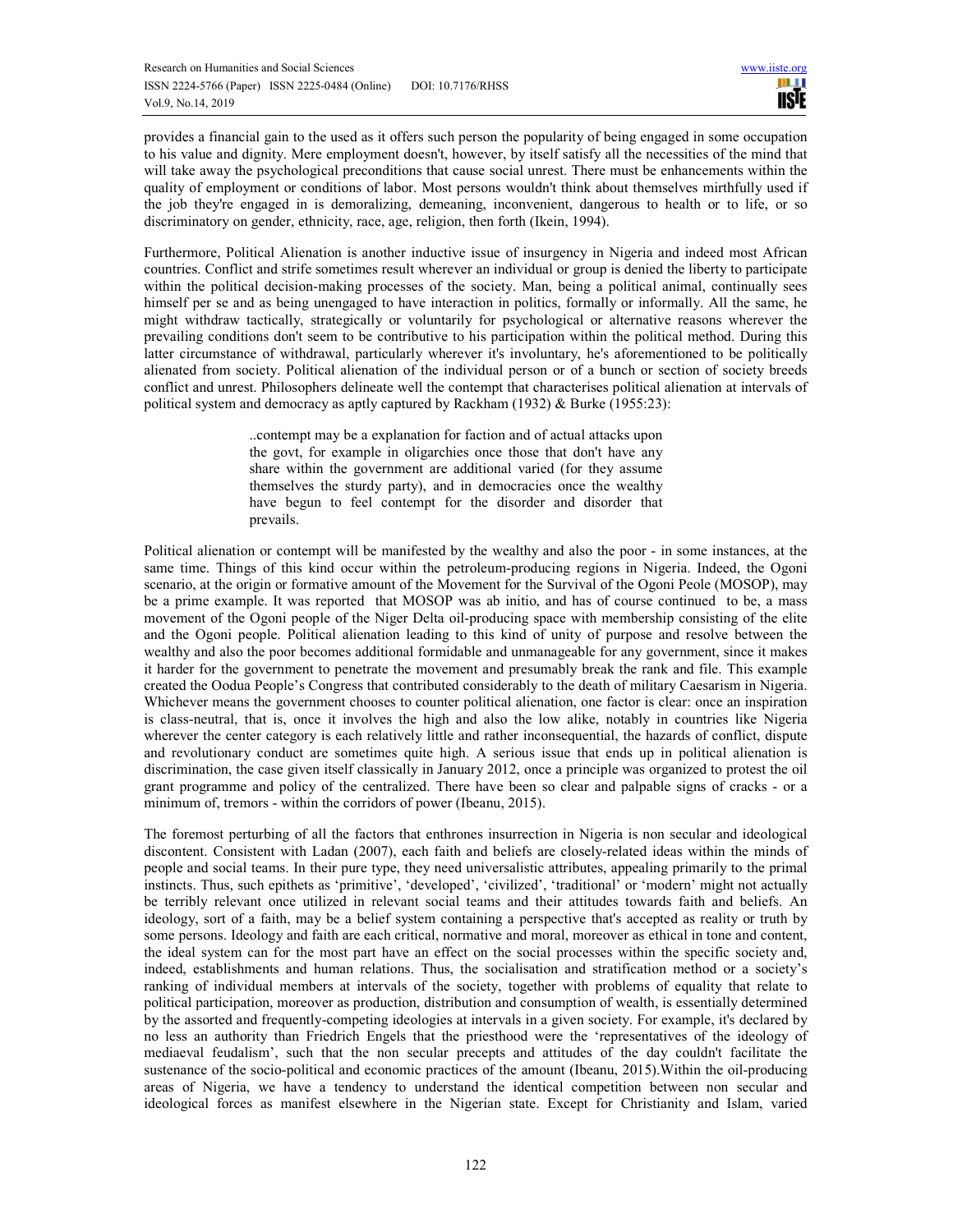alternative religions are practiced in Nigeria, and these, as would be expected, permeate the prevailing ideological sorts that contend within the country with varied degrees of fervor and levels of followership. Conflict is sure to arise within the succeeding competition between non secular and ideological sorts and their adherents. Thus, for instance, in a community wherever the elders adhere to traditions and spiritual practices of the ancestors, any deviation by the youth from the norms prescribed by the community is probably going to be an explanation for conflict. The elders often enforce protective measure for their ancient establishments, whereas the youth, distrusting the 'old' beliefs, need to try and do things otherwise. The competition would possibly revolve round the acceptable approach to the resolution of an emerging conflict between the community and an outsider - for example, an international company or a federal agency. The complete dynamic is propelled by the innate qualities of non secular symbolism, notably its multi-valence and capability to reveal a perspective that may integrate various realities into a system. One could also be fast to feature that ideology - virtually invariably, however actually impliedly - advantages from this character of faith. This might be why each idea continually operates in an aspect by side and in this regard, in the Arab world, for example, the ideology of nationalism has been closely known with Islam (Berger, 1963 and Herpeien, 1961). That is, the dominant faith that is viewed together and also the same factor because the state, very much like the Protestant ethic was aforementioned to be indivisible from public organisation and free enterprise (Gerth and Mills, 1985).Such applies to Judaism and also the state of Israel, (Reiegh, 1970) and diverse alternative examples. While not a stretching the imagination, one might merely conclude that in a system with a multiplicity of non secular experiences and priortized ideological leanings, there's sure to be serious conflict, notably wherever the non secular ideas and experiences are basically completely different or contradictory.

Nigeria may be a prime example during this style of conflict situation and also the results are typically determined by the country in all ramifications. It's expected, for example, that the much Christianity grows within the North, the larger the stress between the two dominant non secular, each competiting for ascendancy or political system. All the same, whereas the two most conspicuous and competiting religions in Nigeria are Christianity and Islam, the country homes several alternative kinds of non secular expertise (Stride and Ifeaka, 1971). Various forms of non secular and ideological doctrine inevitably propagate advanced conflicts. In a very community where elders adhere to the normative traditions of their ancestors, which can embody components of ancestral deification or religious belief, any deviation from such norms by the youth acting beneath the influence of 'alien' ideals would sometimes be thought to be antagonistic to the established norms and order. The rising conflict in such is typically profound and sometimes self-contradictory. The conservative approach of the elders is viewed as benign negligence, even untrust, particularly within the face of issues that need pressing solutions, like adopting acceptable ways to work out proprietary rights, compensation and environmental rectification. The ensuing conflict sometimes tends within the long term to deprive the community of the mixture advantages that might have otherwise increased to that. As Gurr (1968), puts it, 'religious cleavages are a chronic supply of deprivation-inducing conflict. Gurr's theory is kind of applicable at the macro-economic levels, notably within the insurrection that's currently taking part in go in components of African country as might be proved in the Boko Haram, Fulani Herdsmen moreover as Niger Delta aggressiveness.

# **Insurgency and Challenges of Internally Displaced Persons in Nigeria.**

It is a proven fact that Nigeria is presently sweet-faced with humanitarian challenges arising from insurgency, communal clashes and natural disaster like floods. These continually caused the displacement of over 2 million individuals, principally within the Northeastern states of Borno, Adamawa, Benue and Yobe and some other parts of the country. Consequently, Ademola (2015), was fast to denote that international statistics indicate that the country is rated among the  $10<sup>th</sup>$  most devastated, behind the others in no specific order of gravity that embody Syria, Al-Iraq and South Sudan. These states are sweet-faced with the challenges of a way to adequately handle the internally displaced persons that if they fail to properly address can represent danger to security of the country. This therefore can increase the woes of the country in terms of affecting the security of lives and properties.

 The is essentially caused by insurgency as it became noticeable in 2009 and apparently continued to widen in complexness moreover as range of Internally Displaced Persons (IDPs) and also the attendant challenges of providing necessary supports to them. At the first stage, the pattern was a straightforward displacement once communities were attacked and at once left by what was usually celebrated at the time as "unknown gunmen". However because the attacks became frequent and deadly leading even to occupation by the insurgents, the population were forced to escape in taking cowl outside their communities in distant cities and even across the border to the Republics of Niger, Cameron and Chad. Ademola (2015), posits that camps were ad libitum founded for the IDPs principally in faculties and alternative public places that lacked basic facilities for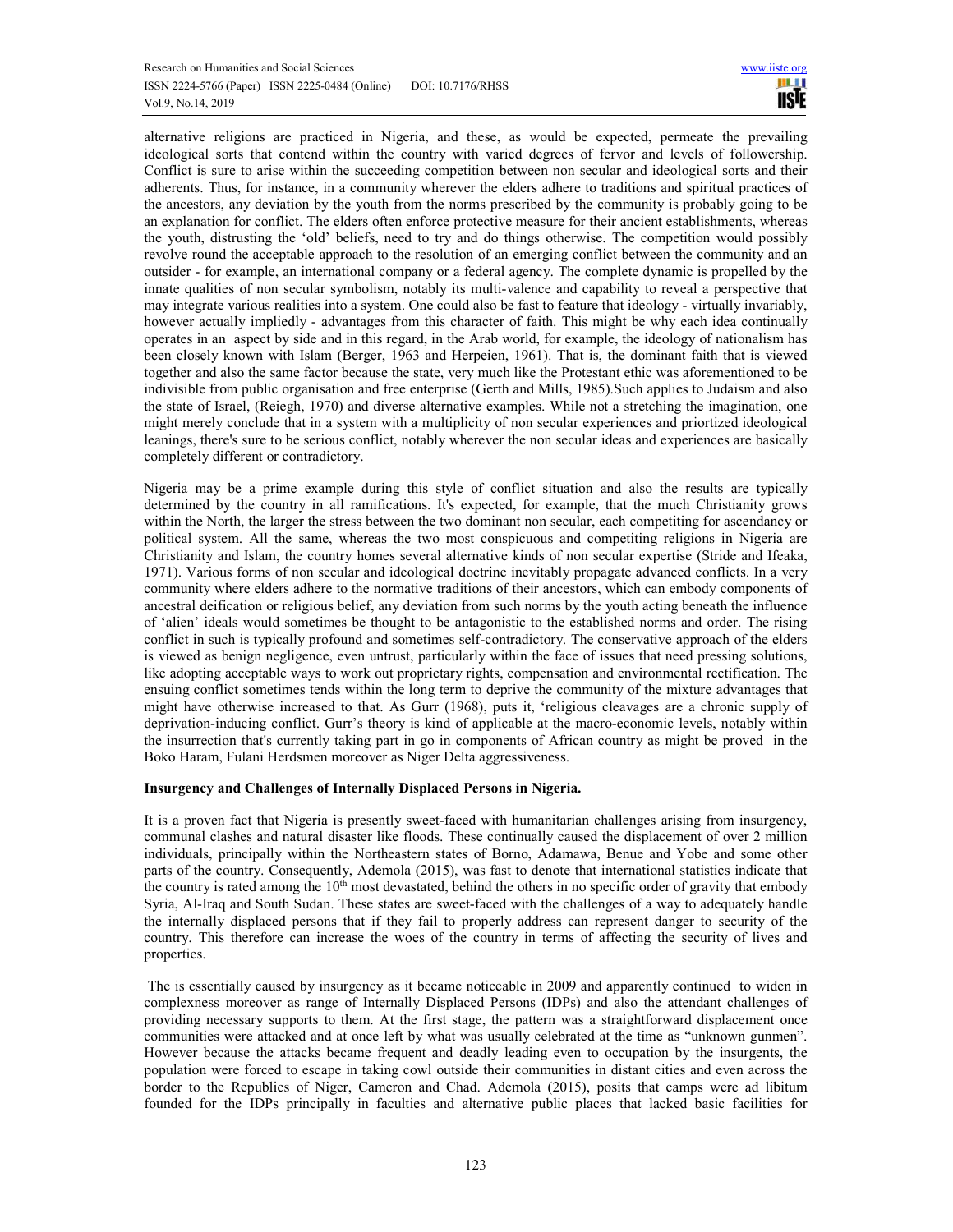accommodation of such sizable amount of individuals such requirements as installation, enough bathrooms and medical facilities were lacking or inadequate. The federal and states governments struggled for the provision of those needs such as delivering alternative basic supports to them together with food and non-food items. This has been followed by supports from alternative company agencies, non-governmental organizations, international donors and also the world organisation organs.

Unfortunately, the recent misgivings towards taking care of the IDPs have become a dangerous development with the tendency of seriously impacting on humanitarian activities; chief among these is the use of the media within the unwarranted rumors and information regarding the camps and condition of the IDPs. Although, it's necessary to carry the government and alternative voluntary care givers account for his or her actions, this could be finished facts and constructively in appreciation of the enormity of the challenges and risks typically concerned in humanitarian care. In April 2016, for example, IDPs listing over twenty five, in Bama camp were abandoned, starved and seriously foodless giving twenty deaths daily (Ademola, 2015). However, not abundant was aforementioned regarding the actual fact that they were the folks that are beneath the besieging of insurgents in Sambisa and neighbouring communities for long before being recently freed by the military within the raging fierce battle with the terrorist in their enclaves. The truth is that the terrorists are having powerful times in fending for themselves not to talk of their captives. In her reaction to the allegation, Modupe Ozolua whose nongovernmental organization, Empower54 was in the camp which emotionally gave the malnourished persons from Bama to urban center and noted that about five hundred persons were truly foodless with about seventy acute cases out of the 1,800 persons transported with the assistance of the Borno authorities to the special care centre within the urban center (Falobi, 2017).

For Falobi (2017), another important issue of concern, is that of relief diversion as contained in a very footage that was prevalent on the social media. The said video contained some allegations, that are mistakenly misconstrued to involve each agency engaged within the camp as management in Borno State. Some sections of the media reports have gone ahead to take a position on the existence of a syndicate that often divert the relief materials, not knowing that there are existence of an understanding (MoU) between NEMA and the governments of Borno and Yobe states within the management of the humanitarian interventions in the states (Oduwole & Adebayo, 2013). On the problem of re-bagging rice meant for IDPs by some officers as being alleged, those aware of Borno State would ensure that the warehouse within the wide circulated video doesn't belong to NEMA. In any case, Governor, Alhaji Kashim Shettima directed security operatives to analyze the video whereas the report is being hoped-for. No official of NEMA has ever been indicted or charged for relief material diversions since the start of humanitarian intervention to the IDPs (Oduwole & Fadeyi, 2013).

Holzer (2012), maintains that financing of the present humanitarian challenge is low and inadequate and no single federal agency will offer all the required supports. The implication is that the agencies are technically stony-broke. Despite this, the agency is sweet-faced with barrage of accusations and allegations (Hamzat, 2016). Be that because it may, the care given to the IDP camps are most times inadequate and there's the requirement for urgent improvement to accommodate the assorted wants and expectations of the folks that has been forced out or displaced from their place of comfort.

# **Conclusion**

 This paper believes that insurrection to terribly giant extent contributed to voters internal displacement. This it will through the demolition of homes, churches, markets and places of worship moreover as association of the voters. This displacement of persons from their place of comfort and convenience equally offers rise to insecurity within the region. once voters are created to escape their homes thanks to the activities of terrorists that don't have any regard and worth for the human life, they're created to measure in camps that are made accessible to them by either the govt or the churches because the case could also be.

Equally the paper discovered that though there might exist humanitarian help that became apt thanks to the displacement of voters within the region, the humanitarian help is either poor or inadequate or each. Similarly, the study discovered that almost all relief materials meant for the internally displaced voters within the IDPs camp are most frequently than not entertained to private account, embezzled, illegal or without reasoning spent to the damage of the youngsters and ladies within the IDPs camp World Health Organization are the key individuals tormented by the activities of the terrorists.